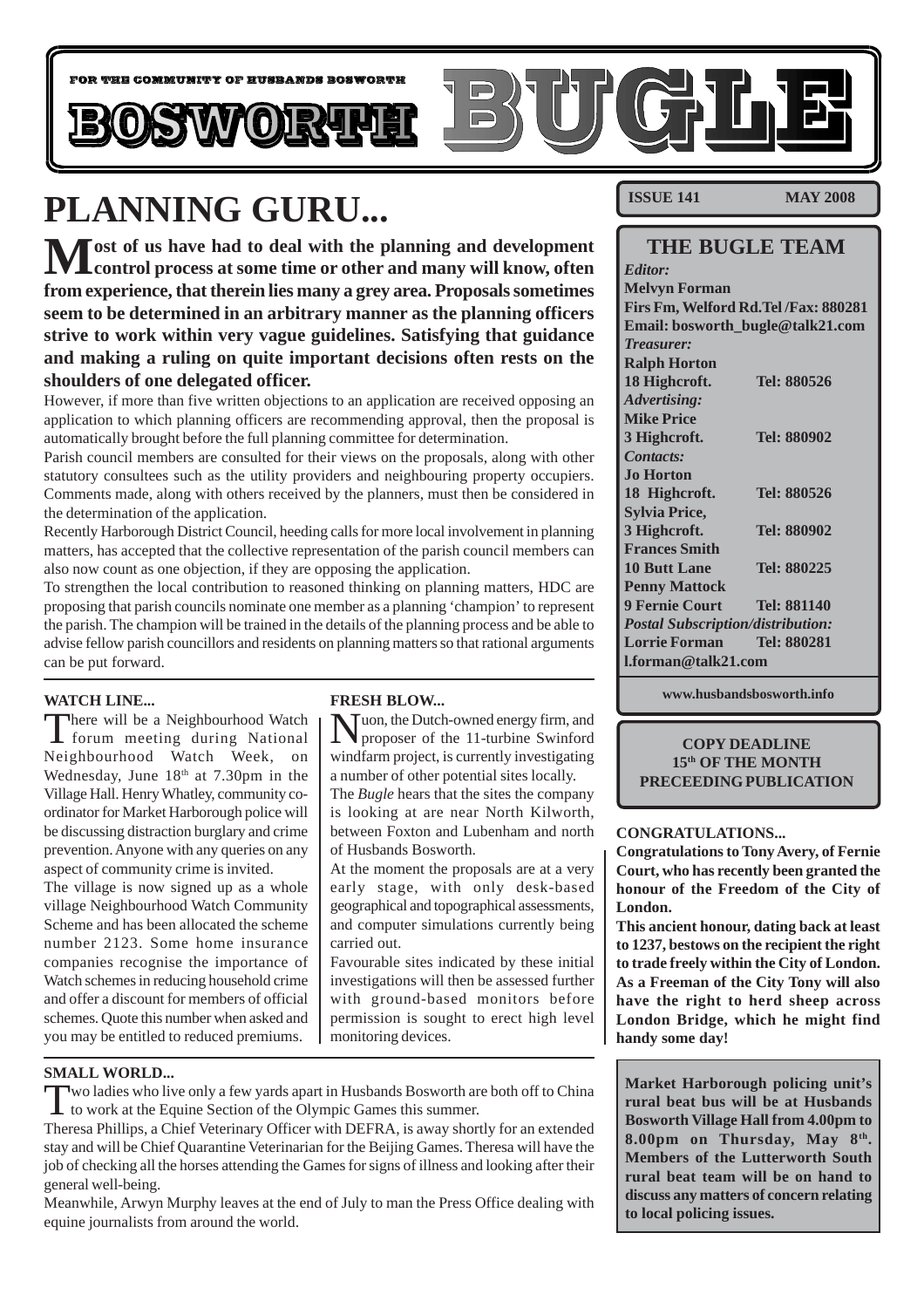## **POSTBAG**

### *From Steph and John Blay, Bell Lane*

 We would like to send a heartfelt thank you to all of those who turned out to celebrate our wedding ceremony in March. We were overwhelmed by the attendance at the church, not only invited guests but villagers who came to see us arrive and leave. We had a wonderful day and would especially like to thank those who made donations to our chosen charities in lieu of presents. The grand total on the day was £2560, to be equally divided between LOROS and the Rebecca McIntosh Memorial Trust. Thank you all most sincerely from 'THE BLAYS'.

### *From Margaret Bradley, Bell Lane*

I should like to thank all the kind friends who visited me with cards, flowers, books and chocolate during my enforced stay in Brook House after fracturing my pelvis. I found it very heartwarming and reassuring as I have no immediate family nearby. Ever since we moved to Bosworth over 20 years ago I have been struck by the community spirit in the village and this unexpected incident has reinforced that for me. I am now at home, still a bit housebound and would be delighted to see anyone if they have time.

### *From Heath and Louise Underwood, Ryan's village shop*

Sadly, Ryan's convenience store and off-licence will be winding down to close sometime between now and the end of June. It is with regret that we have come to this decision. Obviously, we would have liked the shop to continue, but we are unable to do this.

Therefore, if anybody is interested in *leasing* the shop from us then we would seriously consider it and would be willing meet and talk about the viability of this as an option.

### *From Ian Wardleworth, Welford Action Group*

As you may be aware, the plan to upgrade the shambles at the existing Catthorpe junction has been shelved, possibly cancelled, due to lack of funding. Could you please visit the Prime Minister's Petitions Page and vote in favour of restoring the project? The site is at www.petitions.pm.gov.uk/ **Catthorpe** 

### *From Janet Roelants and Robin Sherratt, Skye (formerly of Church Lane.)*

How is Husbands Bosworth and all its citizens? All is well here on Skye! Finally the house is ready to do B&B. In fact we have already had some guests, which has broken us in to being mine hosts! We would welcome guests from sunny Leicestershire. *[Editor's Note: See advert on page 3.]*

## **LOCAL CRIME FILE**

### **IF YOU HAVE INFORMATION ON ANY CRIMINALACTIVITY CALL MARKET HARBOROUGH POLICE on 0116 222 2222.**

**Community Co-ordinator Henry Whatley Ext. 3875 Neighbourhood Watch Co-ordinator Marion Lewis 0116 2483871 NW Community Scheme No. 2123 Local Beat Team PC 1959 David Venables PC 500 Andy Smalley PCSO 6126 Tim Harwood PCSO 6636 Ray Wells Voicemail Service 0116 2485675 Rural & Countryside Liaison Officer PC 1010 Chris Hill CRIMESTOPPERS FREEPHONE 0800 555111**

### **COUNTRYSIDE WATCH ALERT**

Secured gates were rammed by a vehicle to gain access in a recent raid at a farm in the Saddington Road area of Shearsby. Following a search of the area a number of items were stolen.

\*\*\*\*\*\*\*\*\*\*\*\*\*\*

Reports have been received from north Leicestershire of a white Transit-type van displaying the registration number P994 MET, which has been linked to crimes in remote rural areas. The police are obviously interested in any sightings of this vehicle and would welcome any information on its whereabouts. If you see this vehicle please call Leicestershire Police on 0116 2222 222 and quote OIS 448.

## **WATCH WORD**

*THE NEIGHBOURHOOD WATCH SCHEME WITHIN HUSBANDS BOSWORTH*

### **WATER WATCH**

The Neighbourhood Watch team would like to take this opportunity to stress that there is no longer a "Water Board". Water and sewerage services locally are provided by either Anglian Water or Severn Trent Water. If anyone arrives on your doorstep claiming to be from the 'water board' phone the police immediately on 999 giving the call handler as much information as possible about the suspect and any vehicle that they were seen in.

Your help is invaluable in raising awareness of this particularly nasty crime. Please pass this message on to as many people as you can; you will almost certainly prevent someone becoming a victim and you may well help us to catch the criminals responsible.

### **BEWARE...**

Police advise householders to be wary of doorstep sellers no matter how genuine they may seem. Figures show that there is a statistical link between visits by doorstep sellers and subsequent rises in opportunist crime in the area. These callers often gather information of potential targets that they can pass on to organised criminals. NEVER LET ANY COLD CALLER INTO YOUR HOME

### **COLD CALLER ALERT**

We have received reports of a company that is visiting elderly people in our area offering to buy their old furniture and ornaments. The reports we have received suggest that the company are employing high pressure tactics to encourage elderly residents to part with their furniture and valuables, sometimes at a greatly reduced price from their true value. In addition to this they have come back on several occasions despite being asked not to. Harborough and Lutterworth police are keen to prevent this kind of activity. If you experience a visit from a company wanting to buy your old furniture or art and you feel pressurised or bullied, tell them to leave and call the police immediately on 0116 222 2222 giving as much information as you can.

### **CRIME FIGURES**

**Released by Market Harborough Police for Husbands Bosworth** *[12 months to April 15th 2008]* **Assault or harassment 8 Theft from motor vehicle 6 Domestic incidents 5 Damage to motor vehicle 4 Theft from premises 3 Distraction burglary 3 Criminal damage 3 Burglary to dwelling 2 Drugs related incidents 2 Distraction crimes 2 Fraud (credit card)** 1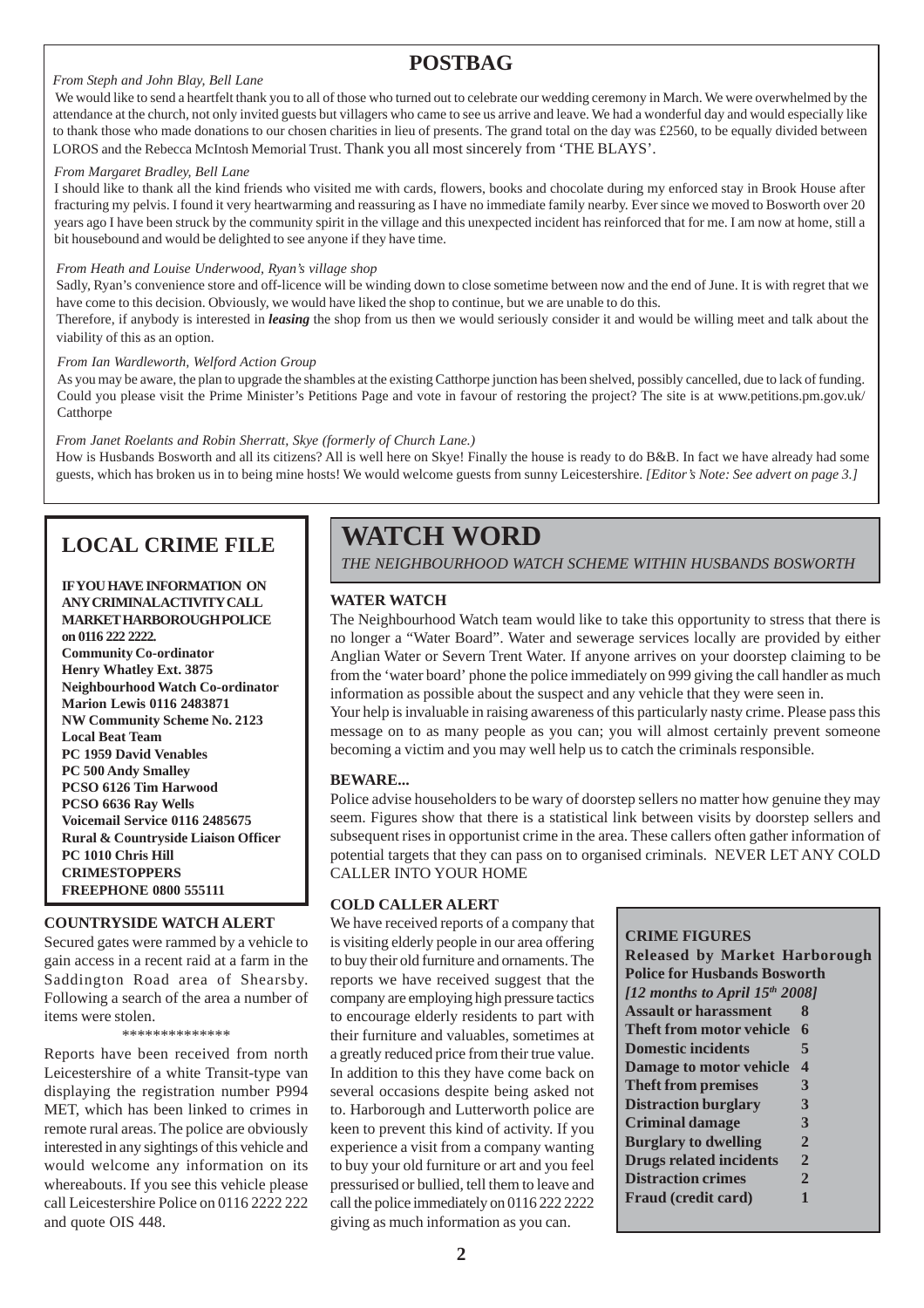## **BOSWORTH IN FOCUS** *A ROUND-UP OF HUSBANDS BOSWORTH NEWS*

### **CUSTOM CAR SHOW AT AIRFIELD**

The Gliding Centre, based on the former Second World War airfield at Husbands Bosworth, will be host to the Lowrider and Custom Car Show over the weekend of Saturday, May 3<sup>rd</sup> to Monday, May 5th. Hot rods, display vehicles, American cars and competitions are lined up alongside craft and presentation stalls, a bouncy castle and bronco rides to make this a fun day out for all the family.

The Gliding Centre will be providing trial flights and the newly opened cafeteria and bar will be serving refreshments throughout the whole weekend. Further space is still available for local stallholders and fund-raising groups. For more information and to book please call 01600 775622.

**On the Saturday evening the custom cars will be making a parade of vehicles around the district collecting money for the Eva Winston-Hart fund.**

### **GREEN PIECE...**

At the recent meeting of the Parish Council, members discussed a proposal tabled by our branch of the Royal British Legion to officially name the lower green off Mowsley Road as "The Old Green". A recent programme of works at the green has been carried out by the Parish Council and funded by a legacy from the estate of long-time British Legion member and supporter, John Hardy. Legion members are now calling for the profile of the area to be raised by installing a signboard and additional tree and bulb planting.

## **LOCAL NEWS IN BRIEF**

!The owners of The Tavern Inn, **Walcote** have recently applied for planning permission to demolish the building and build 4 detached dwellings.

!Metal walkways and chutes were stolen from the Anglian Water sewage treatment works near **Sibbertoft** in a recent raid by scrap metal thieves.

!Battlefield historians are hoping to build an interpretation centre near the site of the Battle of Naseby. The centre would include a museum, library and study suite. Funds have already been raised to purchase the site on the southern edge of the battlefield, north of **Naseby** village.

!Ken Dodd, Barbara Dickson, Paul Merton, The Manfreds and Abba tribute group, Björn Again are all lined up to perform at the Kilworth House open air theatre, near **North Kilworth** this summer. Check the dates and full performance information at www.kilworthhousetheatre.co.uk or the box-office on 881939.

!Vehicle testing at the **Bruntingthorpe** Proving Ground has recently been under scrutiny by Harborough District Council following a number of complaints of excessive noise from local villagers. Residents living nearby are concerned that the site is being used for vehicle testing outside permitted times and at weekends. Now the operators of the facility are facing the imposition of an enforcement order.

!A planning application has been filed with HDC planners for change of use to 177 berth non-residential canal marina, creation of an access and associated parking, on land at Lodge Farm, Mowsley Road **Theddingworth**.

!Energy consultants, Nuon Uk Ltd, have applied for permission to erect eleven 125m high wind turbines, control buildings, construction compound and access tracks on agricultural land to the north of **Swinford** village.

### **VILLAGE GROT SPOT**

Local residents are concerned about the dilapidated state of the former garage and petrol filling station site on the village High Street. The site, which has planning consent for conversion to a convenience store, has been unoccupied for several years and has been the focus of numerous vandal attacks and littering. The site is in the centre of the village's conservation area and villagers are worried that the shabby appearance of the area detracts from the local street scene.

### **PATHFINDER**

A new pathway to enable less-able visitors to access the play area has been completed. The path will allow wheelchair users and others with mobility problems to get out of a vehicle and directly onto a hard surfaced pathway that continues into the play area.

Unfortunately the concrete hadn't set before some bright spark managed to etch their name in it. However it looks very good even with the graffiti!!

### **HARBOROUGH RURAL FESTIVAL**

**Hothorpe Hall Conference Centre, near Theddingworth will be the venue for Market Harborough's rural festival,** *'A Celebration of Rural Life in Harborough District'***, on Thursday, October 23rd. The event will include workshops, luncheon and an exhibition of rural issues. Keynote speakers, including Jim Paice MP, Shadow Secretary of State for Agriculture and Rural Affairs, will be on hand to discuss specific topics of local interest. For more information please call Libby Langley on 01858 821368 or email: l.langley@harborough.gov.uk**

### **THE OLD GREEN PROJECT**

Members of the local branch of the Royal British Legion are holding a dedication ceremony for the new litter bin, bench and notice board on the Old Green. The ceremony will be led by the branch chaplain, Rev. Alison Hampton and will take place on Friday, May 30<sup>th</sup> at 7.00pm.

### **WHIST DRIVES**

Whist drives are held in aid of All Saints Church funds on the first Monday of each month at Kilworth Springs Golf Club and on the last Friday of each month at Husbands Bosworth Village Hall, both at 2.00pm.

### **HANDBELL RINGERS**

The village is blessed with a fine ring of Victorian handbells. The handbell ringers' group meets at Orchard Cottage, Honeypot Lane on Tuesday evenings at 7.30pm. The group welcomes enthusiastic new ringers. Call David on 880668 for more information.

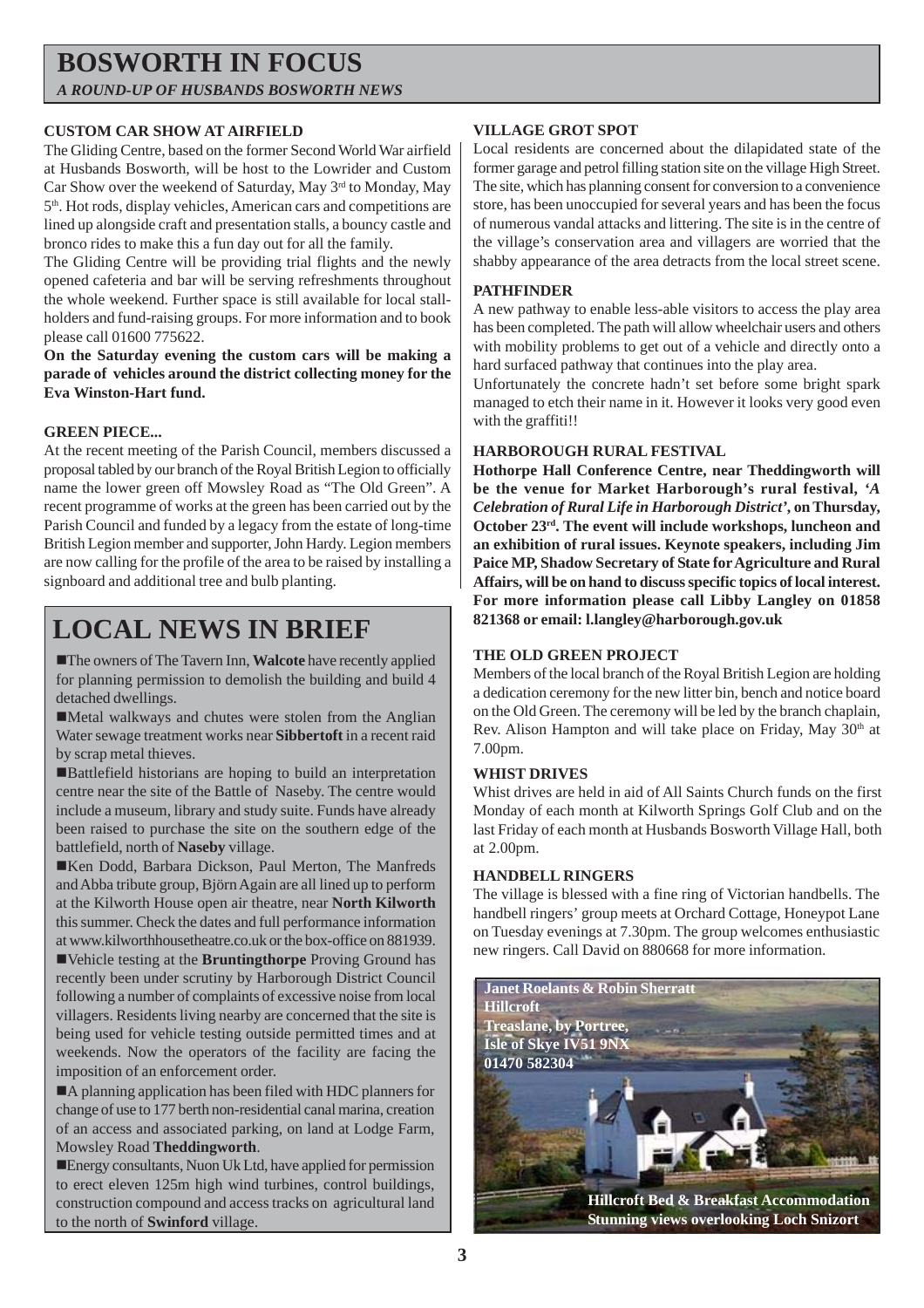### **FRIENDS OF BOSWORTH SCHOOL** *BAG2SCHOOL CAMPAIGN*

**The first of this year's Bag2School collections will take place on Saturday, May 17th. As before, we will be collecting second-hand clothing, bedding, soft toys, shoes and handbags and will arrange for the distinctive "blue" Bag2School collection bag to be delivered through your letter box during the first week of May. We would very much like you to fill the bags and then leave them outside your door for collection on Saturday morning, May 17th. For those who are able to take it directly to the school, the bags should be received no later than 8.30am on** Tuesday 20<sup>th</sup> May.

**Your help with this fund-raising project for school funds is very much appreciated. Last year we collected 980kgs and made £245. Let's have a big push and see if we are able to break the 1000kg barrier in this year's collection!** *Editor's Note: Don't put your laundry out at the same time!*

### **BYGONE BOSWORTH**

*The Historical Society's Periodical Journal*

*More of the reminiscences of John Clark, a wartime evacuee from north London to Husbands Bosworth, who is now living in New Zealand.*

A wonderful time for me was taking part in the hay making in the summer of 1940. I don't believe that there is anything like it these days. Being involved with the horses and all the others taking part in this process has really special memories.

The farmer, the owner of Wheatsheaf and the big house next door, gave me the job of using the hay rake. It was like a giant wooden comb, laid flat on the ground. It had two wooden handles rising up from the head of the comb. It was pulled by a horse and the long reins were held by me, together with the handles. I drove along the lines of hay raking it up until I could just see over the top and then drove it back to the haystack that was being formed by a crew there. I then had to back it up to leave the pile of hay alongside. That was great.

Another man was riding along on a horse-drawn metal rake. He would gather the loose grass from where it lay to form the lines for me to gather.

At lunchtime loads of good food was sent down from the big house. We all enjoyed the food and the break in a very busy day. I got paid too! Happy days...

*Editors Note: Dave Alley of Kilworth Road contacted us after reading about the poacher mentioned by John in last month's* Bugle*. Dave tells us that the poacher was Ron Heighton and it was Aneurin Owen's dad's milk that went missing!*

### **FOBS SAFARI SUPPER**

Don't forget to put the date of the FOBS Safari Supper in your diaries! Saturday, June 14th. Usual format - a casual wander around the village, clutching a half-empty bottle of wine, in search of a good meal! Tickets £15 per person. More details next month.

### **SCHOOL SUMMER FAIR**

The school will be holding a Summer Fair on Sunday, July  $6<sup>th</sup>$  from 2.00pm to 5.00pm on the School Playing Field.

Any help in organising an event or providing an attraction would be most welcome. Please contact Kenny Anderson on 880705 or Steve Blake on 881045 for more information.

### **BUGLE CRACKER...**

"I see from your CV that you have no experience as a teacher, yet you are asking for £400 a week."

"Yes, I figure that the job is that much more difficult if you don't know what you're doing..."

### **ACTIVITY GROUPS 2008**

**All Saints Parochial Church Council** Contact: Peter Jones 880741 **Art Workshop** Contact: Ann Saxton 880971 **Badminton Club** Contact: Lorrie Forman 880281 **Bosworth Belles** Contact: Claire Smith 880655 **Bosworth Blokes** Contact: Ralph Horton 880526 **Conservative Association** Contact: Robert Maxwell 880361 **Craft Group** Contact: Margaret Bradley 880652 **Handbell Ringers** Contact: David Staples 880668 **Historical Society** Contact: Isobel Pepperill 880081 **1st Kilworth Scouts/Beaver unit** Contact: Andrew Lambert 880922 **Playing Field Committee** Contact: Jennifer Rogers 880401 **Royal British Legion** Contact: Robert Maxwell 880361 **Short Mat Bowls** Contact: Frank Thorp 880003 **Tennis Club** Contact: Hilda Whitehurst 880737 **Tower Bell Ringers** Contact: Geoff Armitage 880066

**The** *Bugle* **acknowledges a kind donation towards our running costs from a resident of Mowsley Court.**

### **TENNIS CLUB**

**The Tennis club Annual General Meeting will be on Wednesday, June 4th at 7.30pm in the Sports Pavilion. All members are urged to attend.**

**The club's officers would also welcome new members to the Committee and would be grateful for any nominations, which can be made to any Committee member or at the meeting. Call Jennifer Rogers on 880401 for more information. The draw for the club's allocated Wimbledon tickets will also take place at the AGM.**

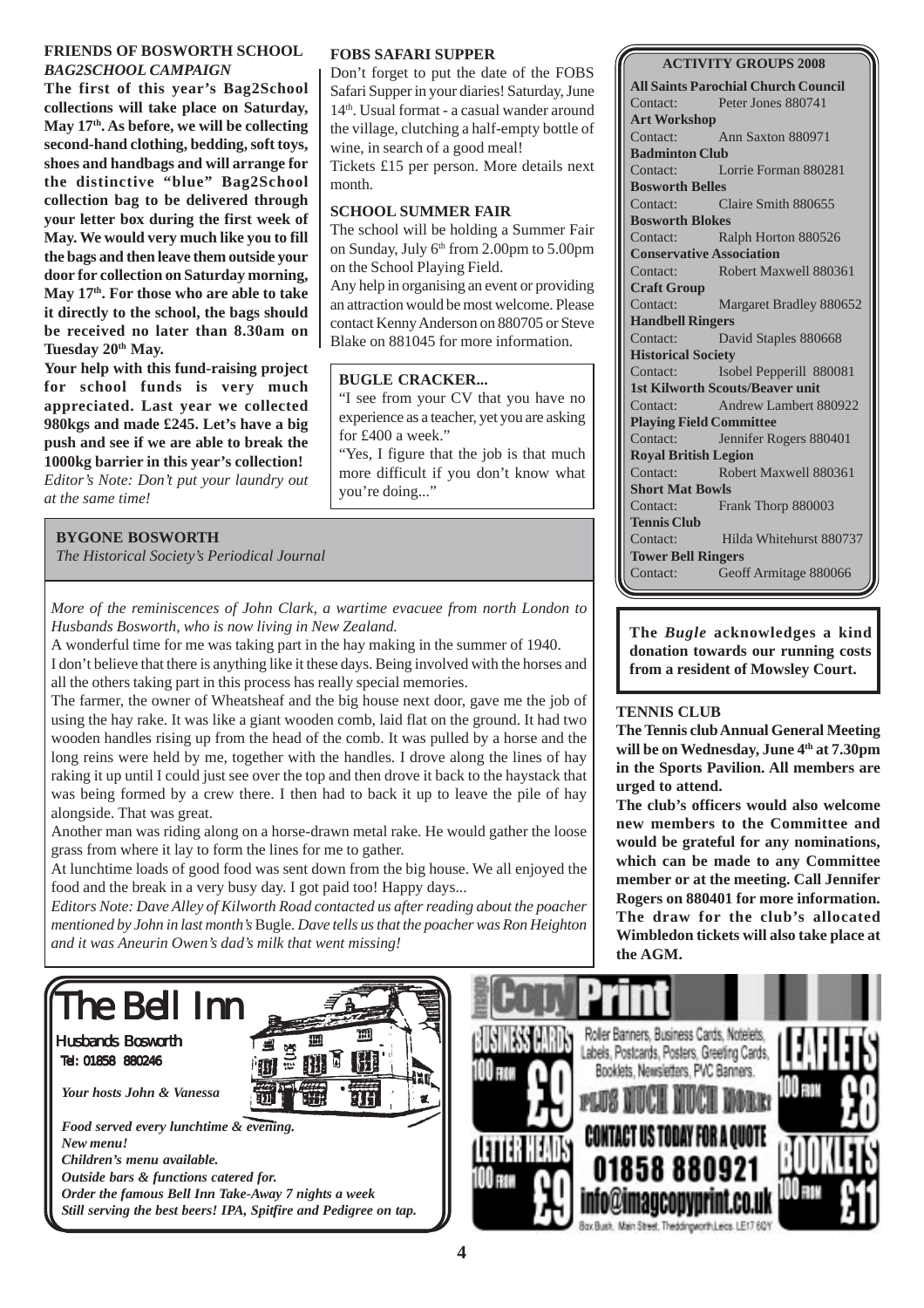### **TRADE DIRECTORY 2008**

**Begley Plumbing & Heating** Plumbing & heating engineer. Contact: Frank Begley 880541 **Gordon Begley** Building & roofing contractor. Contact: Gordon Begley 880028 **Begley's Windows & Conservatories** Bespoke joinery contractors Contact: Robert Begley 880671 **Gary Bennett Painter & Decorator** Contact: Gary Bennett 880285 **Croft Farm Bed & Breakfast** Contact: Jane Smith 880679 **Diane Hall** Beauty therapist, facials, pedicures, manicures & waxing. Contact: Diane Hall 880567 **Languard Ltd.** Weed control, fumigation and thermal insulation. Contact: Will Kay 880898 **Mike Price Heating Engineer** Oil-fired boiler servicing & repair Contact: Mike Price 880902 **Paul Bolton School of Motoring** Expert driving instruction Contact: Paul Bolton 880115 **TO ADVERTISE HERE Email Mike at: hiprice@btinternet.com or phone 880902**

*VILLAGE HALL BOOKINGS Jackie Fletcher 880910 CHURCH HALL BOOKINGS Janice Staples 880668 SPORTS PAVILION ENQUIRIES Audrey Marlow 880316*

### **ALL SAINTS COFFEE MORNING**

The next Coffee Morning to raise funds for the church will be on Wednesday, May 7<sup>th</sup> from 9.45am to 11.30am. There will be a Bring & Buy Sale, so come along and support your church and catch up on all the tasty bits of local gossip!

### **HISTORICAL SOCIETY**

The Historical Society summer trip this year will be to Calke Abbey on the Derbyshire/ Leicestershire border. The visit will take place on Saturday, May  $17<sup>th</sup>$  and will leave the village from the bus stop outside the High Street Garage at 10.00am. There are still a few places on the bus so if there are any members or friends who would like to join the group please call Isobel on 880081 as soon as possible.

Calke was the home of the eccentric Harpur-Crewe family and was donated to the National Trust in the 1980s in lieu of inheritance tax. Much of the house had been untouched for over 100 years and today is regarded as a unique time capsule housing the family's many collections of curiosities. \*\*\*\*\*\*\*\*\*\*\*\*\*\*

**The Society's Annual Garden Party will take place on Sunday, June 22nd at Vine House, High Street. This year the event will be held in the afternoon, starting at 3.00pm.**

### **CRAFT GROUP**

Craft group meetings will resume again on Monday, May  $5<sup>th</sup>$ , as usual, at 29 Bell Lane at 7.30pm. The group covers a wide variety of skills, including needlework and papercraft. Meetings have proved enjoyable and productive and are a relaxing way to learn new skills. What's more the meetings are free! New members are welcome to join. Contact Margaret Bradley, 29 Bell Lane or phone 880652.

### **PLAYING FIELD COMMITTEE**

**The Annual General Meeting of the Playing Field Committee will take place on Tuesday, June 10th at 7.30pm in the Sports Pavilion. The meeting is open to any group or individuals that use the sports field and pavilion facilities. There is currently a vacancy for a member of the public, not necessarily a user of the playing field, to join the management committee. If you are interested please call the Secretary, Audrey Marlow on 880326.**

### **ASCENDING ORDER...**

The Feast of the Ascension marks the start of the time when the early Christians began to continue the work that Jesus had begun, a responsibility that we now share. To mark this event there will be a service of celebration and commitment at All Saints church, Husbands Bosworth on Thursday, May 1 at 7.30pm. The service will be led by the Archdeacon of Loughborough, the Venerable Rev. Paul Hackwood.

### **BOSWORTH BELLES**

The April meeting of the Bosworth Belles will be on Wednesday, May  $7<sup>th</sup>$ . The group will be going to the theatre at Rugby to see *'Lady in the Van'*, Alan Bennett's most famous work of nonfiction. It is the story of Miss Shepherd, who in the 1970s lived in a Reliant Robin opposite Bennett's house in Camden. After a series of attacks on her van, he suggested she move to his driveway. Bennett concedes that: "One seldom was able to do her a good turn without some thoughts of strangulation", but as the plastic bags built up and the years passed by there began an extraordinary 15 year friendship between a writer and a homeless old lady. The cost of the trip is £5.50 for members

and £8 for non-members. Call Claire on 880655 for details.

### *BUGLE* **CRACKER...**

**A little girl asked her mother, 'Where did the human race come from?'**

**"God made Adam and Eve and they had children, and so was all mankind made," said the mother.**

**Later the girl asked her father the same question.**

**The father answered, "Many years ago there were monkeys and the human race evolved from them."**

**The confused girl returned to her mother and said, "You told me the human race was created by God, and Dad said they developed from monkeys?"**

**'Well, dear," the mother said. "It is very simple. I told you about my side of the family and your dad told you about his."**

## KILTECH DECORATORS Husbands Bosworth

Domestic & Commercial Decorators

### Tel: 07977 889156 01858 881001

Free Quotations Decorating since 1966

## NORTH KILWORTH WHARF BOAT SERVICES

Station Road, North Kilworth Lutterworth LE17 6JB *Stockists of Calorgas & household fuels Local delivery*

Call John & Jane Pugh Tel: 01858 881723 Mobile: 07967 087290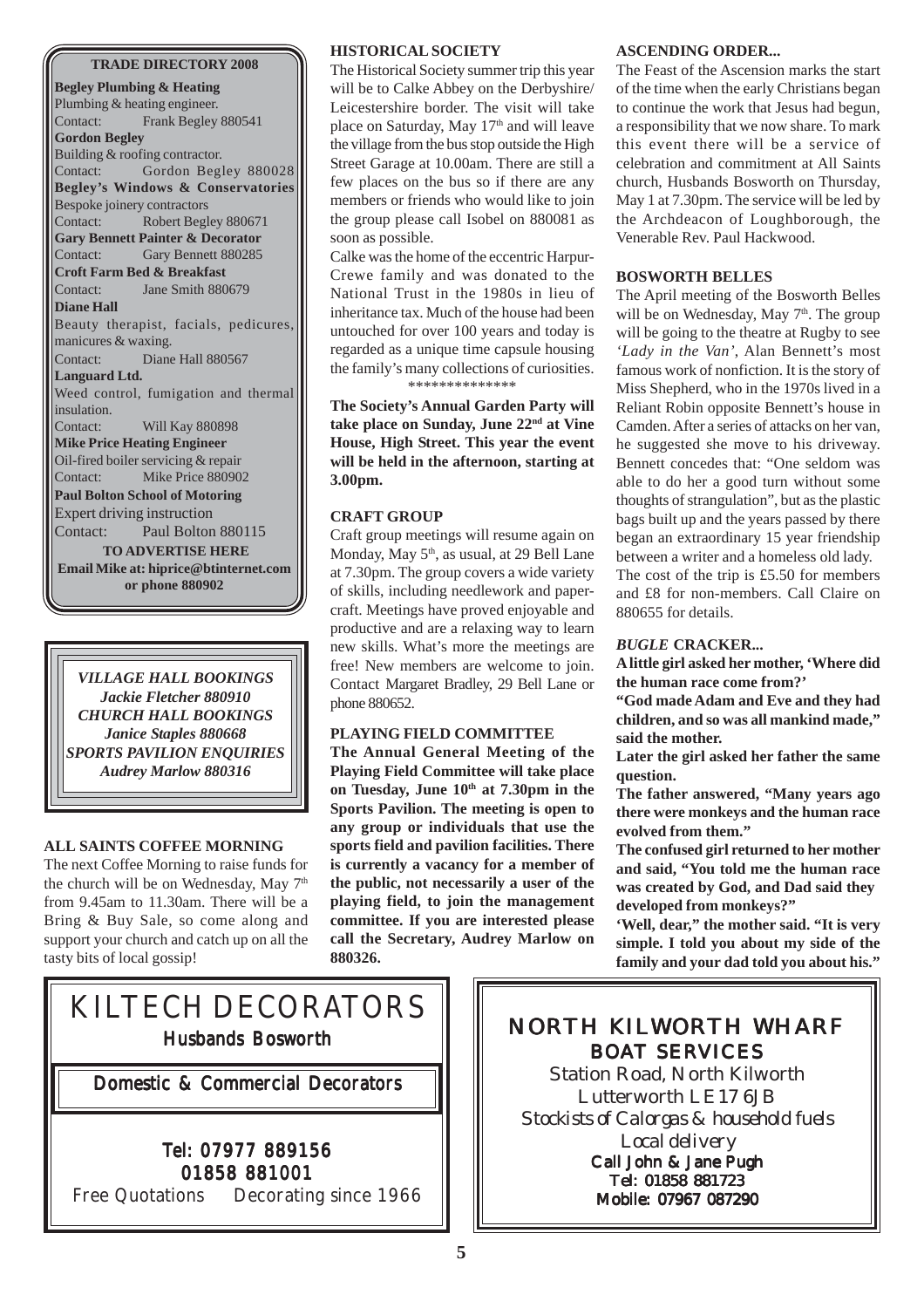## **PARISH COUNCIL NEWS**

### **Report of the Parish Council Open Meeting held on Tuesday, April 1st 2008**

*Five Council members, District Councillor Brian Smith, County Councillor Graham Hart, MH police liaison officer Henry Whatley and 2 members of the public were present.* In the absence of the Chairman, the Vice Chairman took the chair and welcomed those present to the meeting.

John and Jane Pugh, the proprietors of Kilworth Wharf introduced themselves and outlined their proposals for the future of the boatyard. They noted the poor condition of the canal towpath adjacent to their premises, which they felt deterred visiting boaters from mooring. They were also concerned about the speed of traffic leaving and entering North Kilworth village near the boatyard entrance. Council urged them to contact British Waterways regarding the towpath and LCC Highways regarding the traffic problems. Council recognised the traffic problems and agreed to recommend the installation of SLOW carriageway markings.

Henry Whatley, the local police community co-ordinator gave the meeting a round-up of police and criminal activity and outlined a number of recent police initiatives.

There being no further visitors' questions the Chairman declared the Open Meeting closed. **\*\*\*\*\*\*\*\*\*\*\*\*\*\***

### **Report of the Parish Council meeting held on Tuesday, April 1st following the Open Meeting.** The Minutes, having been previously circulated were approved and signed. **MATTERS ARISING**

•Council heard that the loo-hire for the Bosworth Festival weekend had been confirmed with P & P Toilet Hire, but the fee was slightly higher than had been previously noted. •Mr. Armitage informed Council that he had written confirmation that the Priory Farm

paddocks were designated agricultural land and any further development would accordingly need to satisfy relevant guidelines and planning restrictions.

### **CEMETERY**

Council noted that mowing had commenced but there was not enough weed growth to enable the pathways to be sprayed.

### **PLAYING FIELD**

•Members discussed the mowing of the grass margins around the tennis courts and agreed a request from the Tennis Club for a one-off donation towards the cost.

•Some small repairs were needed on the skatepark apparatus. Clerk was asked to arrange for this to be carried out as soon as possible.

### **ALLOTMENTS**

•A waste skip had been provided over the Easter holiday and had been filled to capacity. •Clerk informed Council that no allotments had been relinquished although one appeared untended. Two expressions of interest had been received. In any subsequent lettings it was agreed to give priority to those residing within the parish.

### **TRAFFIC ISSUES**

No major issues were reported. Council noted that car transporter movements seemed to have lessened.

### **NEIGHBOURHOOD WATCH**

A meeting was arranged for all the NW co-ordinators to discuss the running of the village scheme and answer any queries with members of the MH NW team.

### **ACCOUNTS**

Accounts were presented and approved by Council.

### **CORRESPONDENCE**

Council members discussed a request from Mr. Robert Constable-Maxwell for the lower green to be officially designated the Old Green and asked Council to make efforts to raise the profile of the area now that the new bench and noticeboard had been erected. Council agreed, and it was suggested that a name sign be erected. Clerk was asked to arrange the removal of the old bench.

### **PLANNING MATTERS**

Council briefly discussed the retrospective application for change of rooflines, etc. on the 55 Mowsley Road development. There were no other planning matters outstanding.

### **ANY OTHER BUSINESS**

Members discussed providing a permanent memorial to the late Mrs. Beryl Jones. It was suggested that a memorial tree, possibly on the Old Green, might be appropriate. It was agreed to consult with the family.

### **NEXT MEETING**

*The next meeting of the Parish Council will be on Tuesday, May 6th 2008 in the Committee Room of the Village Hall.*

### **LOCAL OFFICERS**

#### **Husbands Bosworth Parish Council: Councillors**

Patricia Day 880748 (Chair) William Fletcher 880910 Melvyn Forman 880281 Geoffrey Armitage 880066 Heather O'Connor 880165 Susan Fisher 880026

### **Parish Clerk**

Jackie Fletcher, 13 School Lane, H.B. LE17 6JU Tel: 880910

### **District Councillor**

Brian Smith 10 Butt Lane, H.B. LE17 6LN Tel: 880021 Email: b.smith@harborough.gov.uk

## **HOLIDAY CLUB 2008**

## *CHAMPION'S CHALLENGE*

**The Children's Holiday Club this year will be a joint venture between the Avon-Swift Group and our Benefice. The Holiday Club, for 5 to 11 year olds, will take place daily from Monday 21st July until Friday 25th July, 9.30am to 12.00noon at St. Andrew's Church School, North Kilworth. The week will close on Sunday 27th July with an open-air Service and picnic on the Millennium Green, North Kilworth, weather permitting. Champion's Challenge is based on a sports theme, so whether you are a swimmer, footballer, rugby player, hockey player, golfer, tennis, darts or bowls enthusiast, join the team, wearing your favourite sports kit and learn all about Jesus and His Squad.**

**All children must be registered. Forms will be distributed through the schools by the end of May and should be returned to:**

**Mrs. J. Immins, The Bungalow, Pincet Lane, North Kilworth, Lutterworth. LE17 6NG. Email:immins@kilw1234.fsnet.co.uk by Monday 30th June. Spare registration forms will be available from Mrs. J. Immins 01858 880941, Canon Jane Curtis**

**01455 552119 and Rev. Alison Hampton, 01858 880351.**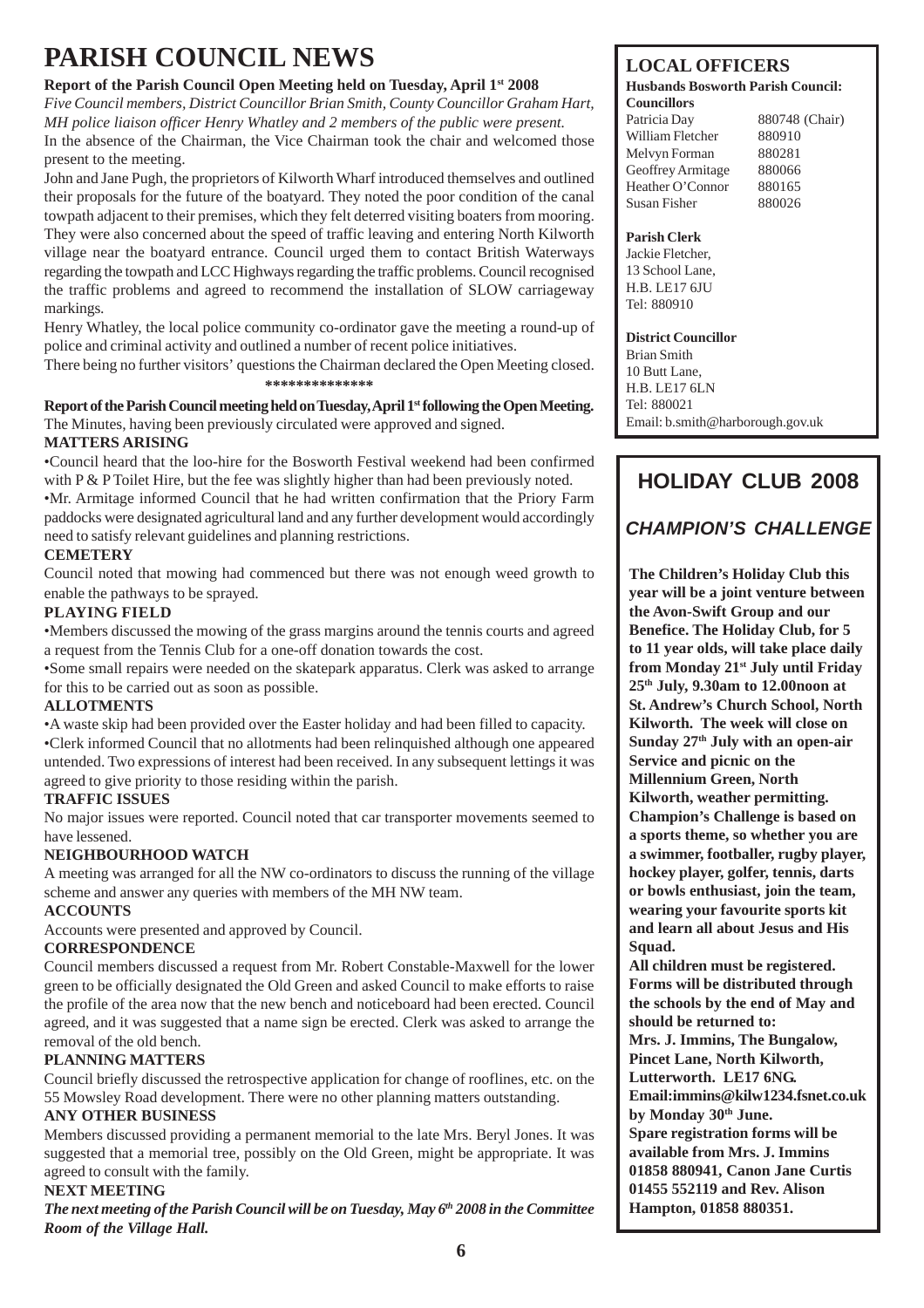### **GARDEN OF REMEMBRANCE**

The proposed Garden of Remembrance in the churchyard is coming nearer to reality with the approval of our plans by the Diocese. Harborough District Council, who have responsibility for the churchyard, are also happy with the proposals and will be trimming the yew trees to open up the space where the Garden will be laid out. Construction is, however, unlikely to take place until the summer.

The P.C.C. would like to record its grateful thanks to those who have donated to the project and a special thanks is due to those people who attended the recent "'Allo, 'Allo Evening", which contributed £500. If anyone else would like to donate towards the Garden, please contact the Treasurer, Pat Woodbine 880823 or if you would like any information about the plans please contact Peter Jones 880741 or Lorrie Forman 880281.

### **METHODIST CHURCH Coffee Morning**

Wednesday, May 21<sup>st</sup> 10.00am-12.00. at the home of Lloyd Jones, 12 Butt Lane Visitors always welcome.

### **METHODIST CHURCH**

This year the annual Strawberry Cream Teas will be held at 10 Highcroft, Husbands Bosworth, the home of Gordon and Jackie Herbert on Saturday June 14<sup>th</sup> from 3.00pm to 4.30pm. We invite you to join with us.

### **LUNCHEON CLUB**

If anyone has any queries regarding the village luncheon meeting on Tuesday, May 20th please call Janice on 880668. Any queries after May 14<sup>th</sup> please call Margaret Thorp on 880003.

### **FLOWER FESTIVAL**

All Saints church will be holding a Flower Festival on Saturday, June 28<sup>th</sup> from 10.00am to 4.30pm. Refreshments will be served and funds raised will go towards the maintenance of the church.

### **ALL PRAISE**

All Saints Church will be hosting a Songs of Praise evening and celebrating community life on Sunday, June 29<sup>th</sup> at 6.00pm at the conclusion of the Bosworth Festival weekend.

If anyone has any special requests for what they would like to sing please let Rev. Alison know on 880351 as soon as possible.

### **FUNDRAISING**

All Saints church members will be having various stalls in the park on Sunday, June 29th at the Bosworth Festival, to continue their fundraising efforts. The stalls planned so far include tombola, plants and cakes. Any donations of items for any of these stalls will be most welcome. Please contact any of the following for details, or to offer items for sale: Lorrie Forman 880281, Penny Mattock 881140, Janice Staples 880668 or Di Jones 880741.

### **BISHOP TO VISIT**

The Rt. Reverend Tim Stevens, Bishop of Leicester, will be visiting our Benefice on Sunday, May 4<sup>th</sup>. There will be a special service at All Saints at 10.30am where we



 $\frac{1}{4}$  After the service there will be refreshments and a chance to  $\neq$  meet the Bishop. During the service there will be a crèche and children's activities run by Honeypot Nursery in the Church Hall for pre-school and primary school age children.

will be welcoming the Bishop.

### **ALL SAINTS FLOWER ROTA Altar:**

*May 4 - Janice Staples May 11, 18 - Helen Baker May 25 - Jean Hutchings* **Children's Corner:** *May 4 - June Elliot May 11, 18 - Pandora Sangster May 25 - Joan Winch* **Call Penny Mattock on 881140 if you would like to join the Flower Rota.**

> É Î.  $\blacksquare$ Ė

> Ė F I.  $\blacksquare$ Е × Ė  $\blacksquare$ Ė

## **TCHURCH SERVICES T**

## **All Saints Parish Church**

### **MAY**

- **4 10.30am Benefice Communion with Bishop Tim Stevens**
- **11 8.30am Holy Communion**
- **18 11.00am Benefice Service at Theddingworth**
- **25 10.30am All Age Worship**

*Short Communion every Wed. at 9.15am* **Churchwardens:**

**Peter Jones 880741 James Avery 880164**

**Vicar:**

**Rev. Alison Hampton 880351**

### **Methodist Church**

**4 Mr S Pointer (Joined by All Saints)**

**11 Mrs J Moore**

- **18 Rev. B Kennard (Communion) CHURCH ANNIVERSARY**
- **25 Mr G Herbert**

**Services every Sunday 6.30pm. All Welcome**

**Contacts: Rev. Brian Kennard 462889 Senior Church Steward: Mr. A Lloyd Jones 880343**

## **St Mary's Roman Catholic Church**

**Services every Sunday 8.30am.**

**Contact: Robert Constable-Maxwell 880361 Father Owen O'Neil 462359**

## **BOSWORTH GARAGE**

**Vehicle servicing and MoTs Collection & delivery available Personal attention Call Chris or Trevor 01858 880580 or 07811 625027**

## COMPLETE CAR CARE

Accident repair specialist Bodywork, dent, scratch and stone-chip repair Servicing, alloy refurbishment, welding MoT repair Valeting, full body polish Parking sensors, handling kits, etc. fitted Call Ben on 07710 024070 Based at Unit 2, Pebble Hall Farm between Husbands Bosworth and Theddingworth

............